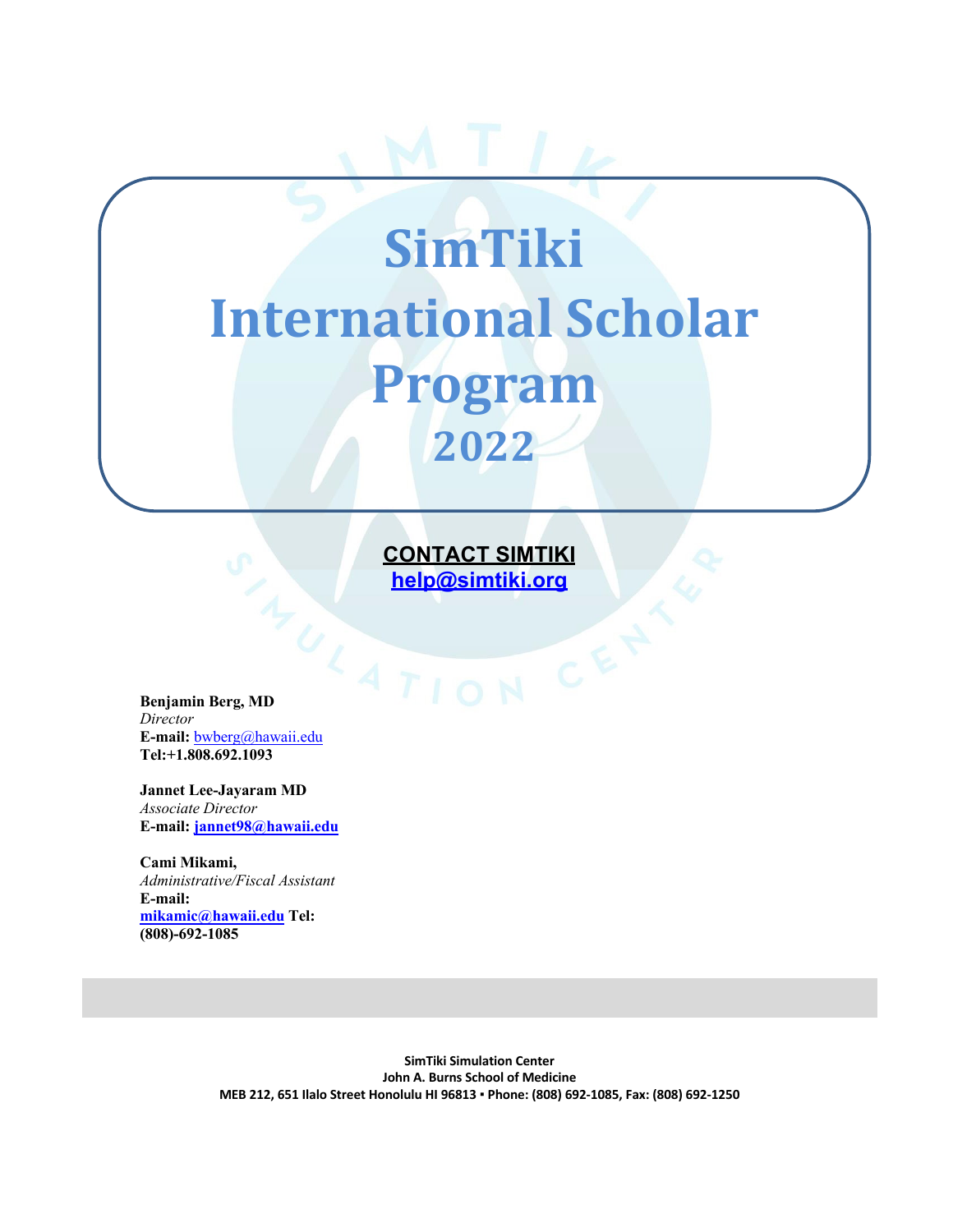

## **SIMTIKI IINTERNATIONAL SCHOLAR APPLICATON**

**Please include the following documents:**

Г

Cover letter

Application form

Curriculum Vitae (CV)

| <b>First Name:</b><br><b>Gender:</b> $\Box$ Female $\Box$ Male              | Last (Family) Name: |  |  |  |  |  |
|-----------------------------------------------------------------------------|---------------------|--|--|--|--|--|
| Title:<br>$\Box$ MD $\Box$ RN $\Box$ MS $\Box$ MSN $\Box$ PhD $\Box$ Other: |                     |  |  |  |  |  |
| Specialty:                                                                  |                     |  |  |  |  |  |
| <b>E-Mail Address:</b>                                                      |                     |  |  |  |  |  |
| Telephone: (work)                                                           | (mobile)            |  |  |  |  |  |
| <b>Mail Address:</b>                                                        |                     |  |  |  |  |  |
| City:                                                                       | State/Province:     |  |  |  |  |  |
| Mail code:                                                                  | Country:            |  |  |  |  |  |
| <b>Employer:</b>                                                            |                     |  |  |  |  |  |
| <b>Describe Your Current Work Duties:</b>                                   |                     |  |  |  |  |  |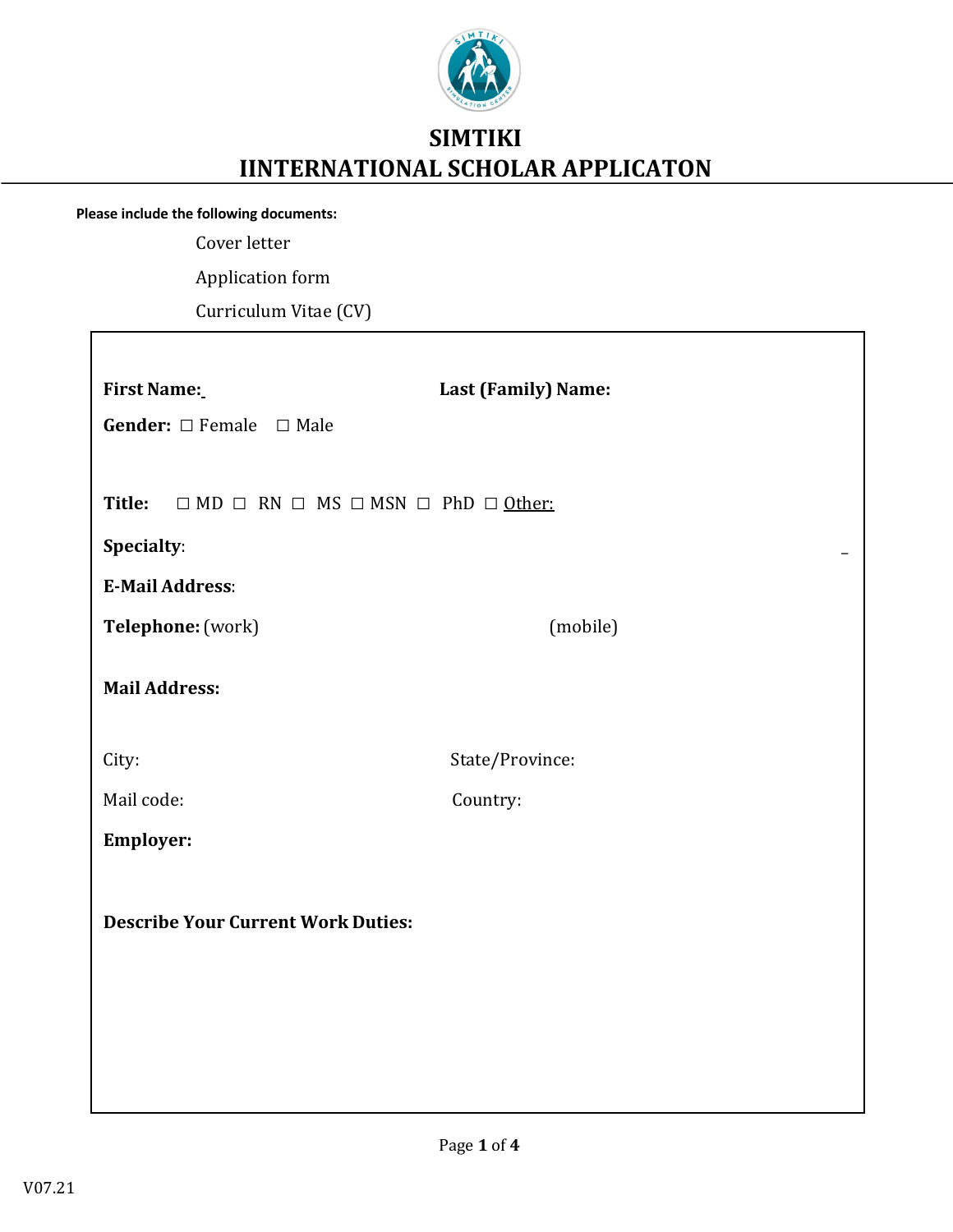

# **SIMTIKI IINTERNATIONAL SCHOLAR APPLICATON**

| Requested Dates for SimTiki international Scholar Program (mm/dd/yyyy): |       |              |                  |            |            |  |  |
|-------------------------------------------------------------------------|-------|--------------|------------------|------------|------------|--|--|
| <b>Start Date:</b>                                                      |       |              |                  |            |            |  |  |
| <b>Finish Date:</b>                                                     |       |              |                  |            |            |  |  |
| Availability for Interview (Videoconference/Skype/ZOOM or in person):   |       |              |                  |            |            |  |  |
|                                                                         |       |              |                  |            |            |  |  |
| How did you hear about the SimTiki International Scholar program?       |       |              |                  |            |            |  |  |
| Have you had experience with Medical Simulation?                        |       |              |                  | $\Box$ Yes | $\Box$ No  |  |  |
| If yes, please describe                                                 |       |              |                  |            |            |  |  |
|                                                                         |       |              |                  |            |            |  |  |
|                                                                         |       |              |                  |            |            |  |  |
| <b>English Language Testing (TOEFL, IELTS, etc.) is NOT required</b>    |       |              |                  |            |            |  |  |
| If you have taken any tests please provide the most recent results.     |       |              |                  |            |            |  |  |
| i)                                                                      | Test: | <b>SCORE</b> | <b>Test Date</b> |            | (mm/dd/yy) |  |  |
| $\mathbf{ii}$                                                           | Test: | <b>SCORE</b> | <b>Test Date</b> |            | (mm/dd/yy) |  |  |
| Funding for SimTiki International Scholar Program will be provided by:  |       |              |                  |            |            |  |  |
| $\Box$ Personal Funds / No institutional Support                        |       |              |                  |            |            |  |  |
| $\Box$ Partial Support by my institution                                |       |              |                  |            |            |  |  |
| $\Box$ Full Supported by my institution                                 |       |              |                  |            |            |  |  |
|                                                                         |       |              |                  |            |            |  |  |
|                                                                         |       |              |                  |            |            |  |  |
|                                                                         |       |              |                  |            |            |  |  |
|                                                                         |       |              |                  |            |            |  |  |

 $\sqrt{ }$